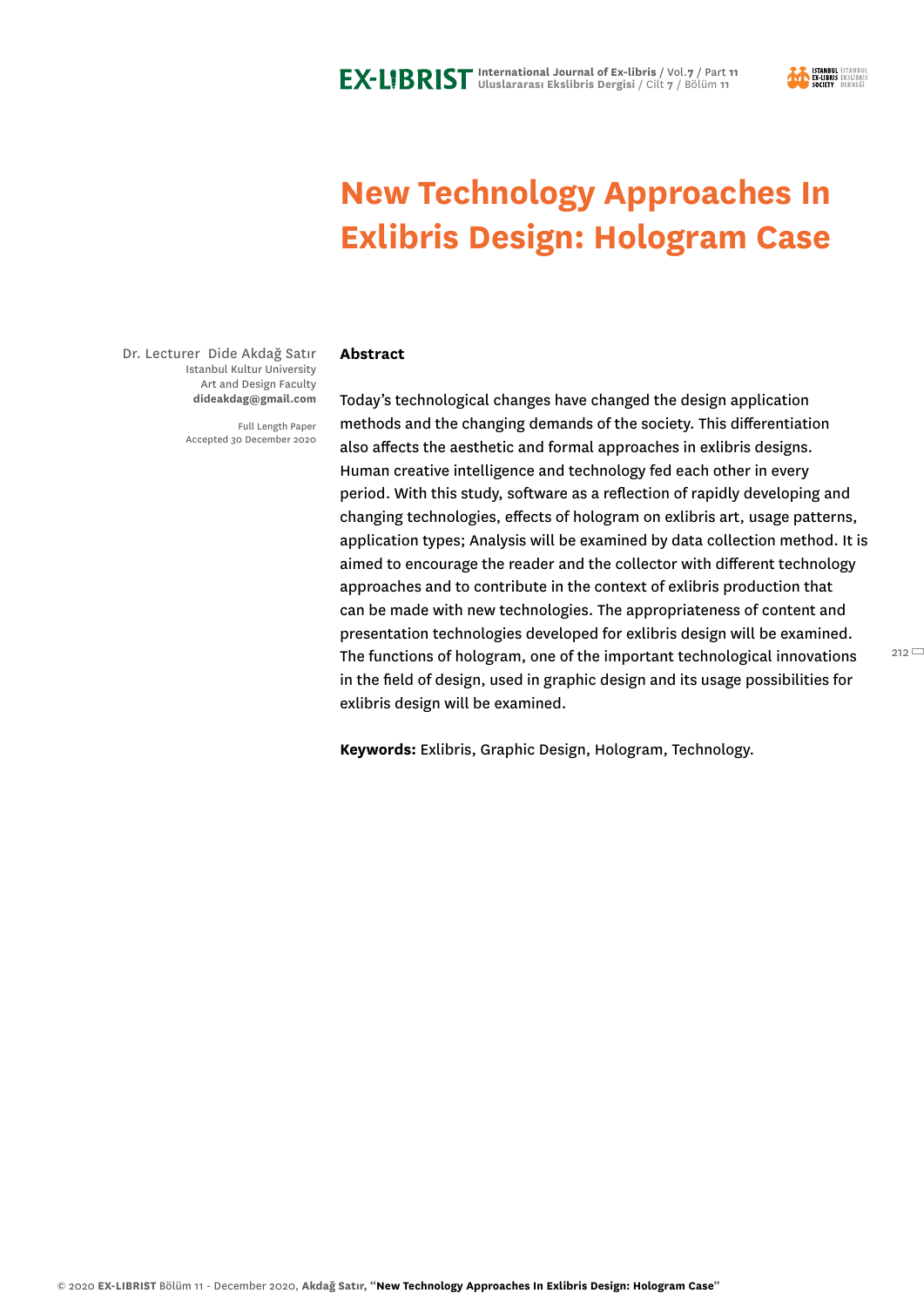

# **Introduction**

Exlibris, as a visual expression tool, creates a visual reflection of the user's identity, thoughts, dreams and passions. The exlibris should clearly state the name of the owner and be able to refer to the subjective aspects of the person using characteristics that indicate the profession, hobbies or place of residence. With the invention of writing, knowledge became permanent and people wrote articles using the materials of the geography they were in. Exlibris, which is on the first opening page of information sources and books from past to present, has gone through various processes. Although the exlibris has undergone changes, regardless of the period, it has preserved its feature of being a source of information for the person it belongs to.

Exlibris, which is on the first pages of the book as a graphic design product from past to present, is used as an expression of a professional design understanding of its designer. It is an area where the designer reflects his knowledge, skills and approaches to the subject. Exlibris is also renewed in the context of developing technology. With its subjectivity, the exlibris in the book expresses a connection with the book and its reader. When faced with Exlibris, we see more than a seal. Exlibris, which continues to exist in the book, lives with the name of the book owner, perhaps as points about the user's life, or perhaps as a trace of his life.

A well designed exlibris has a distinctive feature from other exlibris. A good design can change the mood of the book. Again, with a well-designed exlibris, a process of creating harmony not only in the introduction but also in the entire book can be a matter of question.

"There are four purposes in the design of a quality book: First, the book is designed to be read and viewed. Second, the book is designed to be sold. Third, the book is designed to be opened, held and transported. Fourth, the book is designed for hiding. " (Becer, 2011: 240-241). The items stated by Emre Becer for a book design are actually one of the emotions felt by the "exlibris", which is an eclectic but at the same time complementary to the book. Watching, hiding, holding ... For collectors, this situation can be explained in the sense of "owned value".

Exlibris should make the book attractive for its user and create a sense of belonging. It should attract attention with the visual images in its content, be original and be able to convey the values that belong to the person by clearly reflecting the emotion it wants to convey to its design.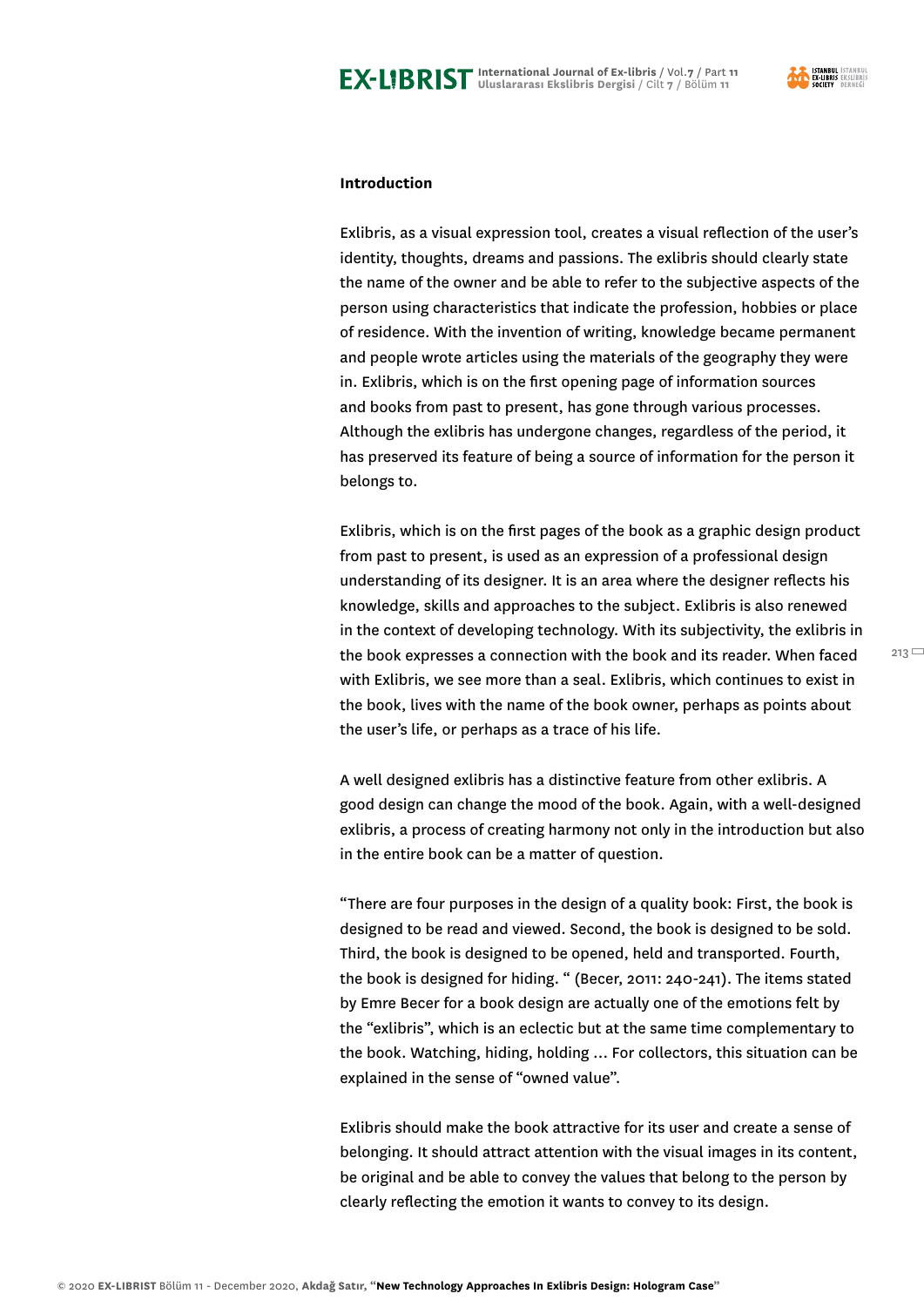



The changing demands of the society or expectations that may occur in the future bring along expectations in the designs put forward. It is seen that today's technological applications and usage methods also affect the aesthetic and formal approaches. Methods such as transformation, design and reproduction of exlibris in the process have caused changes. In this study, the usage patterns and application types of software and production techniques, which are a reflection of rapidly developing and changing technologies, in the context of the effects of exlibris art will be examined. It is aimed to encourage the reader and the collector with different technology approaches and to contribute in the context of exlibris production that can be made with new technologies. The appropriateness and contribution of the content and presentation technologies developed to exlibris design will be examined. The functions of these software used in graphic design will be mentioned. The similarities and usage possibilities of hologram, which is one of the important technological innovations in the field of design, with exlibris design will be examined.

# **Exlibris in Turkey and in The World**

The first exlibris on paper was made for German Pastor Johannes Knabenberg, known under the pseudonym Igler (Kirpici), in 1450. The exlibris, which depicts the hedgehog biting the flower in the meadow and the inscription "Hans Igler can kiss you", was reproduced with wood print (Pektaş, 2019: 38). Exlibris, a property sign that the owner of a book sticks inside the cover, is initially created with copper, steel engraving, etching, wood printing, engraving, linoleum, lithography printing types. With the developing technology, new vehicles have come to the fore. Production types continue with different computer techniques (http://art-exlibris.net).

Exlibris related studies in Turkey started with Ex Association in Ankara in 1997. with the support and encouragement in terms of increasing awareness of the important names in Turkey is also one of the pioneers Hasip Pektas. In order to increase and encourage this awareness, it conducts national and international studies in our country, organizes seminars, competitions and workshops.

One of the most important exlibris movements in the world is the "Digital Exlibris Museum". To deliver museum collections to a wider audience over the internet; It was created in 2010 to raise the national and international profile of the museum. According to the wishes and ideas of the owner, the first birthplace of the exlibris design bearing the owner's name and the word exlibris is Germany. The first exlibris design was Hildebrand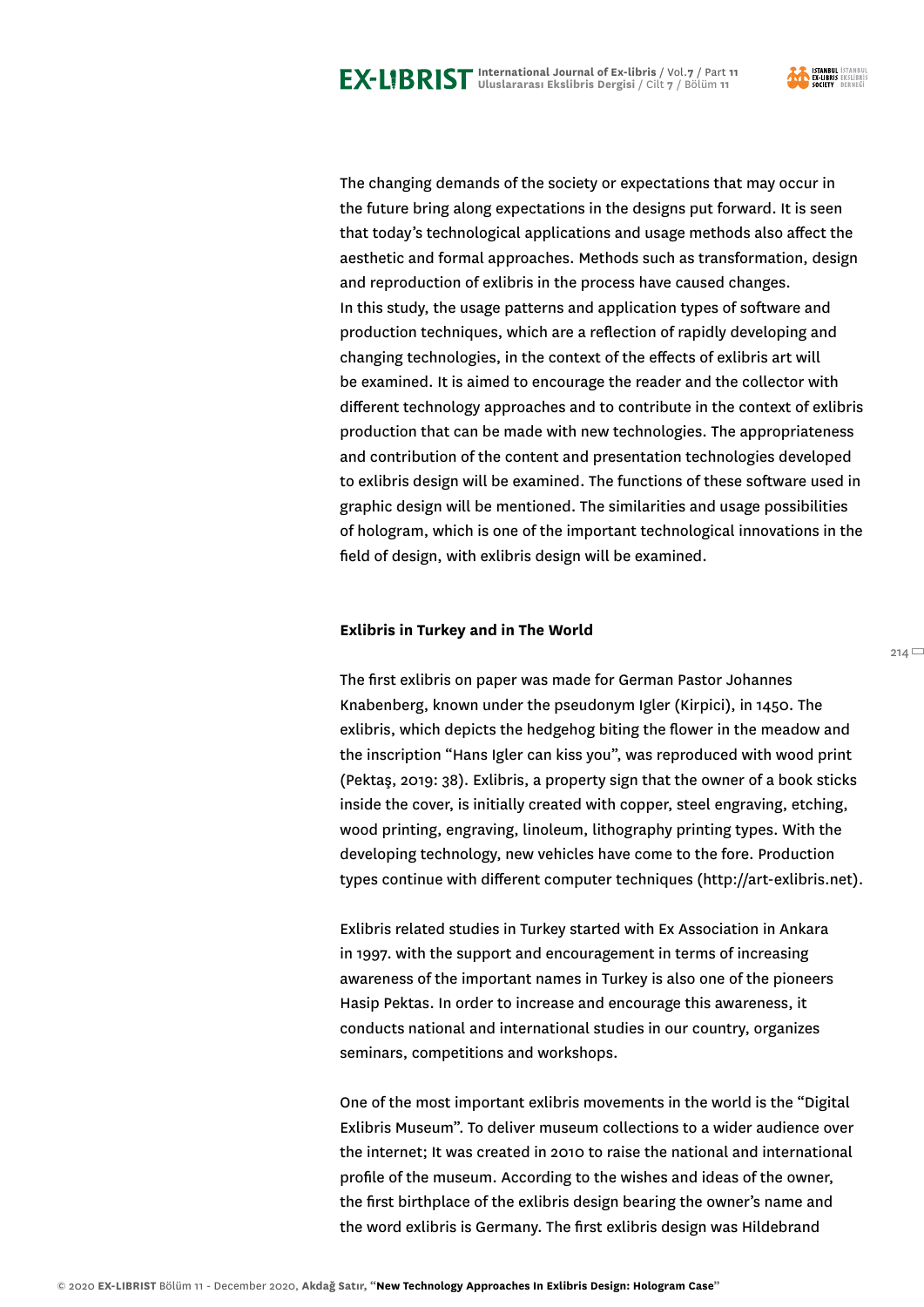

 $215$ 

Brandenburg's engraving designed in 1470. The first British e-libris design was created for Cardinal Wolsey in 1520. The first exlibris design in France was designed in 1597, the first exlibris design in Italy was designed in 1622 and the first exlibris design in the US states was designed in 1674. (http:// art-exlibris.net). As a result of the advancement of printing technology since the 16th century, there has been a huge increase in book printing worldwide. The books have diversified in both subject and design (Dalkıran, 2013: 211). Interest in exlibris reached its peak in the Art nouveau period in this context. Today there are approximately 40 exlibris communities around the world. Its members meet every two years at an international congress.

#### **Reflections of Technology in Exlibris**

The graphic design discipline has found solutions to certain communication and production problems that must be constantly addressed in line with developing technologies from the past to the present. The first years of the computer's discovery and the creation of its prototype date back to 1870. Reaching today's computer technology corresponds to 1945. However, CGD Computer-generated design examples started to emerge. Traditional methods have begun to rapidly leave their place to computer supported programs in the face of the speed of technology. From past to present, technology reproduction, flat, stencil and electronic printing methods are tools to accelerate the expression of the artist.

The digital exlibris museum established with a structure that supports this technology: Frederikshavn Art Museum. The museum, which has one of the most important and comprehensive collections of Exlibris art, Hartvig Thomsen, Jensen Tusch, Johny Køhler, Klaus Rödel, P. Th. Albrechtsen also includes Wolfram Körner collections. The Frederikshavn Art Museum aims to develop and promote exlibris art. It is one of the largest collections in the world with approximately 450,000 exlibris (http://art-exlibris.net).

In the Frederikshavn Art Museum's collection, when scanning and examination under the title of technology as the effect of technology approaches and reflections, it was found that there were a total of 168 works in the period between 1900-2020.

The first of the sample works under the technology company is the exlibris produced in Belgium, owned by Martin R. Baeyens, which contains technological indicators in the Frederikshavn Art Museum, Klaus Rödel Collection. It runs the year and unknown, measuring 99 x 87 mm. The **Image 1:** Martin R. Baeyens, Belgium second example in the Frederikshavn Art Museum, containing technological



© 2020 **EX-LIBRIST** Bölüm 11 - December 2020, **Akdağ Satır, "New Technology Approaches In Exlibris Design: Hologram Case"**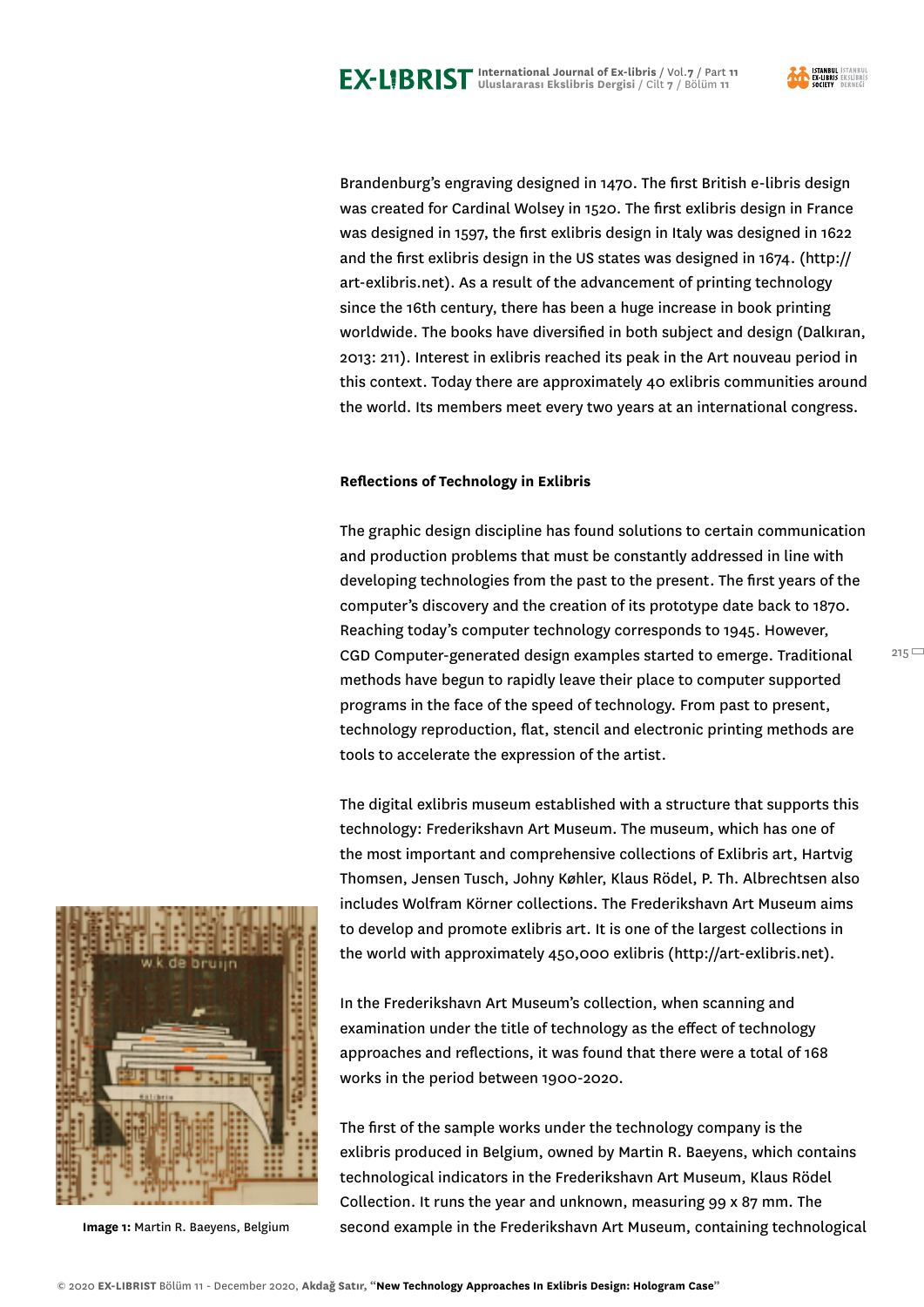



**Image 2:** Johannes Johansoo, Estonia, 1965



**Image 3:** Ruslan Vigovsky, Ukraine, 1994



**Image 4:** Rajmund Aszkowski, Poland, 2010

indicators from the Jensen Tusch Collection, was made by Johannes Juhansoo in 1965 in Estonia in wood printing type. Exlibris 92 x 57 mm. It is produced in the size. The third example in the Frederikshavn Art Museum, Klaus Rödel Collection is Ruslan Vigovsky's (CAD) work in Ukraine in 1994 with Computer Aided Design, Technology. Exlibris 141 x 91 mm. ready to measure.

Exlibris, which is in the collection of the Frederikshavn Art Museum, was designed by Rajmund Aszkowski in 2010 in Poland, and was created with the (CGD) Technique. Exlibris is designed in 63x 90 mm. dimensions. The work of the same artist, which is in the collection of the Frederikshavn Art Museum, was created with the Polish design (CGD) technique in 2009, and is designed in 78x 57 mm. dimensions. The exlibris designed for Zhang Zhi You, owned by Hasip Pektaş in the Frederikshavn Art Museum collection, was created with Computer Aided Design (CAD) technique. The dimensions of the work are 123x91 mm. presented as. The work of the artist named Krzysztof Marek Bak, which is in the collection of Frederikshavn Art Museum, was produced in Poland in 2009. The work created with the computer design (CGD) technique is 79 x 67 mm. in size.

When computer aided designs are examined in the context of the effects of the digital transformation experienced; In the Frederikshavn Digital Art Museum collection, there were 14 exlibris works in computer design technique (CGD) between 1990 and 2000, while hundreds of CGD Exlibris works began to take place in the post-2000 period. A positive feedback has been obtained from the reflections of the development of technology.

Today, Europeans are preferred to the density of traditional printmaking techniques by artists, but Poland, Belgium, Ukraine and Turkey, especially a lot of countries in the computer design techniques in performing research with new technologies (CGD) works has been observed to be produced. When the Frederikshavn Digital Art Museum collection was examined under the heading of computer-aided design technique (CAD) in the context of digital productions, it would be 1 between 1980-1990, 8 between 1990- 2000, 4 for 2011 and after, and 20 with an unknown date. In total, only 33 exlibris were found. It is estimated that the works with uncertain dates belong to 2011 and later years, also in line with the technology.

When the collection is scanned under the title of CRD / Computer Reproduced Design: Computer replication technique: 19 Exlibris between 2000-2010 and 10 Exlibris in 2011 and beyond, in total 29 exlibris studies were identified.

In the scanning made as print types, it was seen that only 30 works were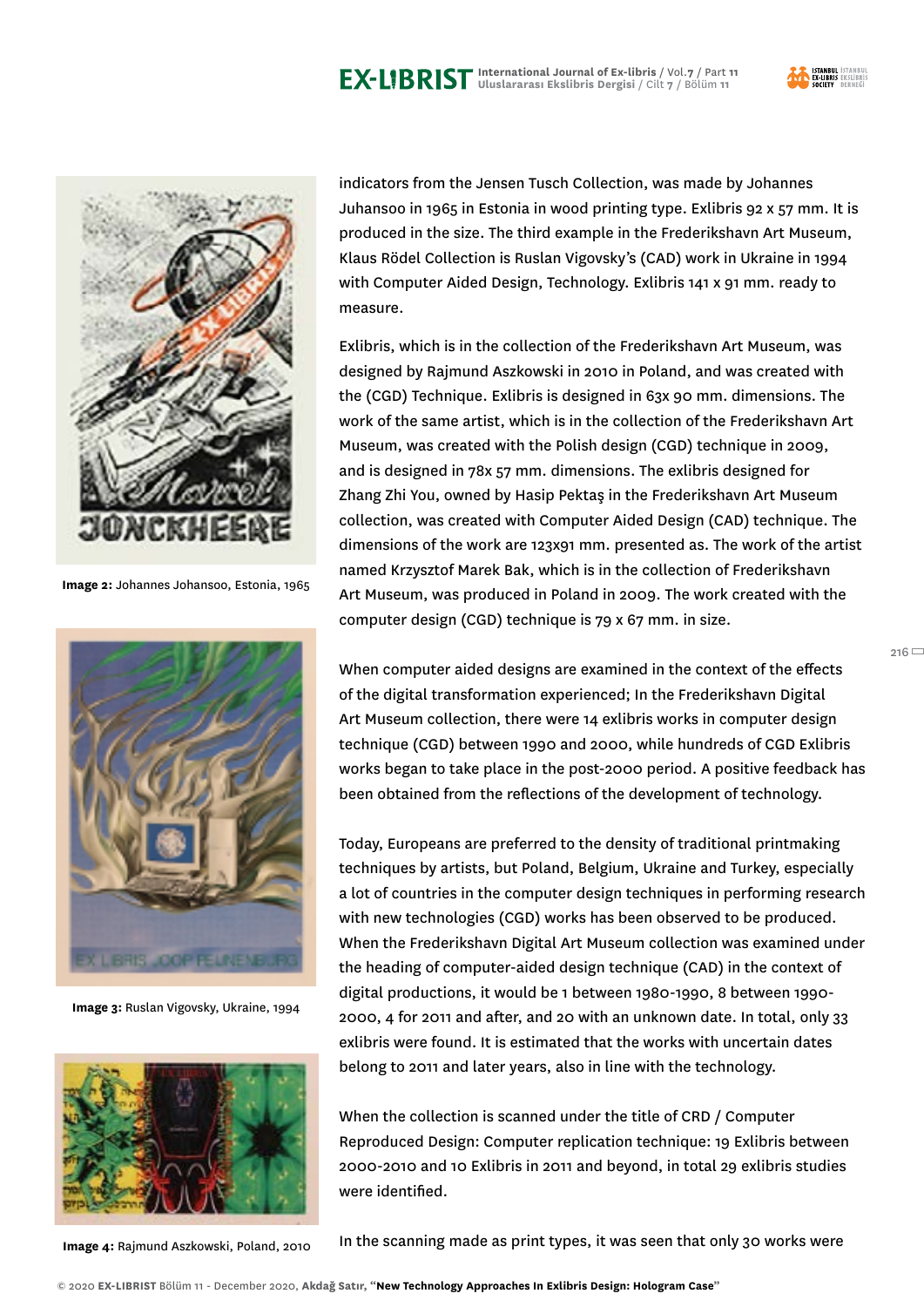



**Image 5:** Rajmund Aszkowski, Poland, 2009



**Image 6:** Hasip Pektaş, 2006, Turkey



**Image 7:** Krzysztof Marek Bak, 2009, Poland

found under the title of (P8) Original photograph, hologram technique. However, no hologram technique was found in any of the 30 artifacts found.

Today, Europeans are preferred to the density of traditional printmaking techniques by artists, but Poland, Belgium, Turkey and Ukraine, especially in many countries also conducted research with new technologies (CGD) works on designing on the computer has been observed to be produced.

Exlibris Printing Techniques and Symbols were accepted at the Barcelona International Exlibris Congress of FISAE in 1958, and changes were made in Belgrade and Geneva in April 2000. (Pektaş, aed.org.tr) The codes of the printing types included in the article within the scope of digitalization: CAD / Computer Aided Design / Computer Aided Design; CGD: Computer Generated Design / Computerized design; CRD / Computer Reproduced Design: It is computer replication.

Important applications that will speed up the design processes at this point; There are digital application possibilities that accelerate with software such as Photoshop, Illustrator, ProCreates, Photoshop Mix, Photoshop Fix, PS Express. In addition to these, for color combinations with artificial intelligence propositions that have been used recently; Applications such as khroma.com, colormind.io or fronty.com, fontjoy.com that make suggestions about typefaces accelerate the developments in the field of design.

#### **Exlibris and Hologram Relation**

The hologram technique discovered by Dennis Garbor in 1948 has been used in the field of art since the 1960s. With the realization of the nonreproducible feature of hologram technology and its effect on the viewer, holograms are used in many media. The hologram, which is used as an important indicator within the scope of the authenticity of many special and important documents such as paper money, education documents, passports, ID cards, offers a safe way of production. Membership of the International Hologram Manufacturers Association (IHMA) proves that every customized hologram is unique.

Hologram is defined as showing an existing object from different angles with a laser beam. The three-dimensional recording formed by the positive mixing of hologram laser beam waves is technically described as "Wave Boundary Reconstruction". (mthologram.com) It enables the image consisting of different colors such as red, green, blue, yellow to be seen as a layer. It is determined from different perspectives. The different viewing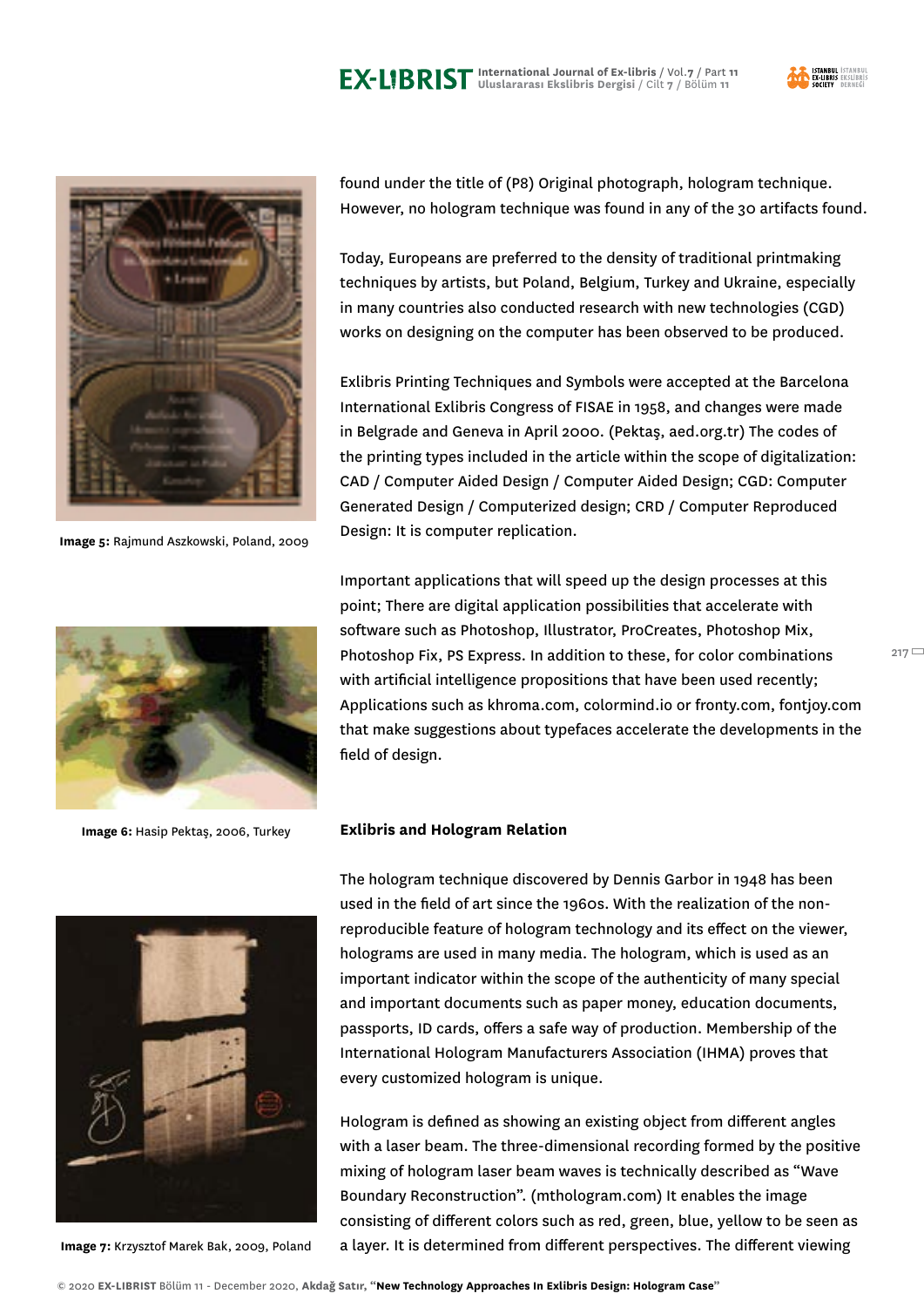

 $218$ 



**Image 8:** Hologram technique discovered by Dennis Garbor in 1948



**Image 9:** Hologram Technique Example (etsy.com)



**Image 10:** Personalized Hologram Samples. https://holography.by/en/products/ holography/stickers/

depth of the hologram puts the design in a different position. Hologram design is basically an illusion; These are reflections of light that convince the eye to see a three-dimensional image.

Holograms can be made from photographs and vector applications designed by Illustrator, Photoshop or other software. The file in Illustrator format provides the most efficient use for separating the design into layers and colors. When design cannot be made with Illustrator, solutions can be produced with Adobe Photoshop file. In order for the text in the image file to be opened without changing the font, it is sufficient to remove it from the text format and convert it to the image format.

There are also many types of holograms for the production and use of Exlibris: The hologram with increased security measure containing serial numbers, pressure sensitive hologram that cannot be removed without damaging the hologram, the hologram that leaves shape when removed, micro text / image hidden holograms that can only be seen with the lens (mthologram.com).

Exlibris and Hologram meet at a common point in terms of increasing personal credibility in electronic and printed media in the coming years, as well as providing belonging and reputation. In this context, it actually coincides with the exlibris art.

The first and only known hologram Exlibris was designed by Martin Baeyens for Pin Zwiers. Exlibris in the size of a Polaroid picture can only be seen when exposed to direct light. Its plain form appears in black. It consists of a three dimensional pyramid. The volume of the letters is clearly visible. In 1990, only 100 were made with the cooperation of Ghent University and Pierre Bone. It is almost impossible to picture it because it can be viewed when there is light (Ciric, 2014: 14).

In another example of the reflection of technology by Rastro Ciric, it is a virtual exlibrist, which is the result of a proposition between Benoit Junod and his collection about the absence of exlibris on his computer. When someone turns on the computer, it appears as "Opening Object". The portrait, costume and background that provide information about the owner of the computer are made in Dürer style. It is made both as a reminder of the collection of exlibris of many artists and in opposition to the virtual nature of the image itself. The apple Macintosh logo on Benoit Junod's head and distinctively a reference to the national hero of Sweden, Wilheml Tell. The family crest is shown on the coin (Ciric, 2014: 13).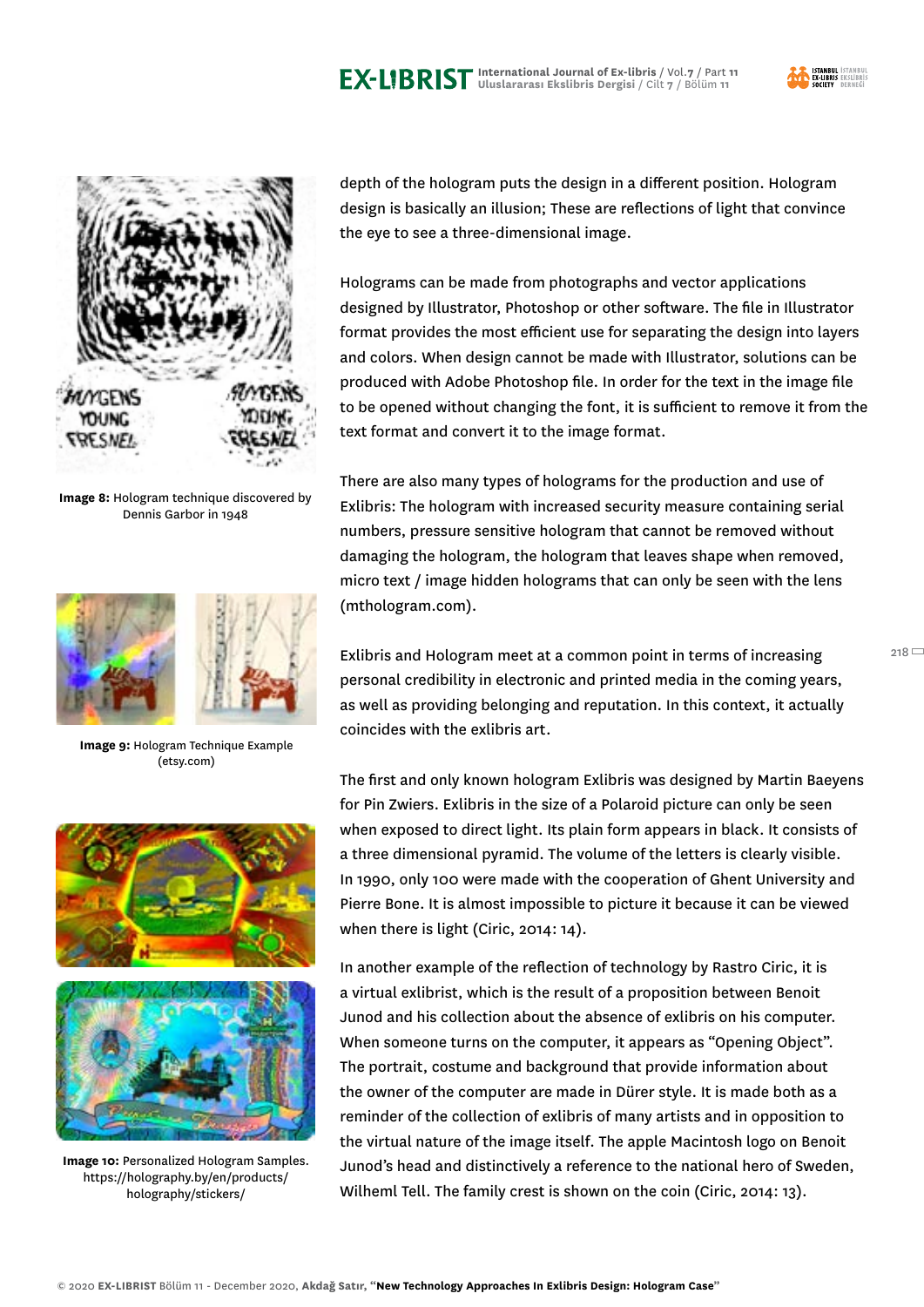

 $219 =$ 



**Image 11:** The first and only known hologram exlibris, Martin R. Baeyens, Belgium, 1990



http://art-exlibris.net **Image 12:** Virtual Exlibris, Rastko Ciric, Serbia, 1990

# **Conclusion**

Advances in digital art are also reflected in exlibris art. "Will artistic values be lost?" That comes with digitalization in contemporary art. its prejudice and anxiety are also discussed among exlibris artists. Regardless of the technological developments experienced in design, the important thing is that human touch, aesthetic value and sensitivity are transferred to future generations through exlibris. In this context, digitalization of exlibris does not pose any problem.

It is inevitable to produce different productions, designs and works at the point where the possibilities of technology combine with creativity. Digital developments only provide the opportunity to approach different ideas with different methods. This study aims to encourage Exlibris artists to produce new productions and contribute to the graphic design discipline. The important thing is to grasp and apply these possibilities correctly.

Since the beginning of history, the desire of humankind to express itself, from hieroglyph lines to Byzantine mosaics, to the manuscripts of the Middle Ages, whatever the type of technology to be used and presented, the important thing is to take design principles as a basis and to be included in the systems.

Customized designs are now used at every point. When the personalization method in design, which has started to be applied today, is actually considered in the context of exlibris, its origin can be traced back to years ago. Thanks to the electronic books (e-books), which are published online or in electronic media, and the types of publications whose use is rapidly increasing, hologram will perhaps form the new place of exlibris in new electronic fields.

# **References**

Becer, E. (2011). İletişim ve Grafik Tasarım. Ankara: Dost Kitabevi Yayınları.

Ciric, Rastko. (2014). Deneysel Ekslibris. http://www.aed.org.tr/wpcontent/uploads/2017/02/03.pdf Access: 08.12.2020

Dalkıran, Ö. (2013). Kitabın Tarihi. Türk Kütüphaneciliği, 27/1(48834/622131), 201–213. https://dergipark.org.tr/tr/pub/tk/issue/48834/622131

Frederikshavn Sanat Müzesi Koleksiyonu. Access: 05.11.2020